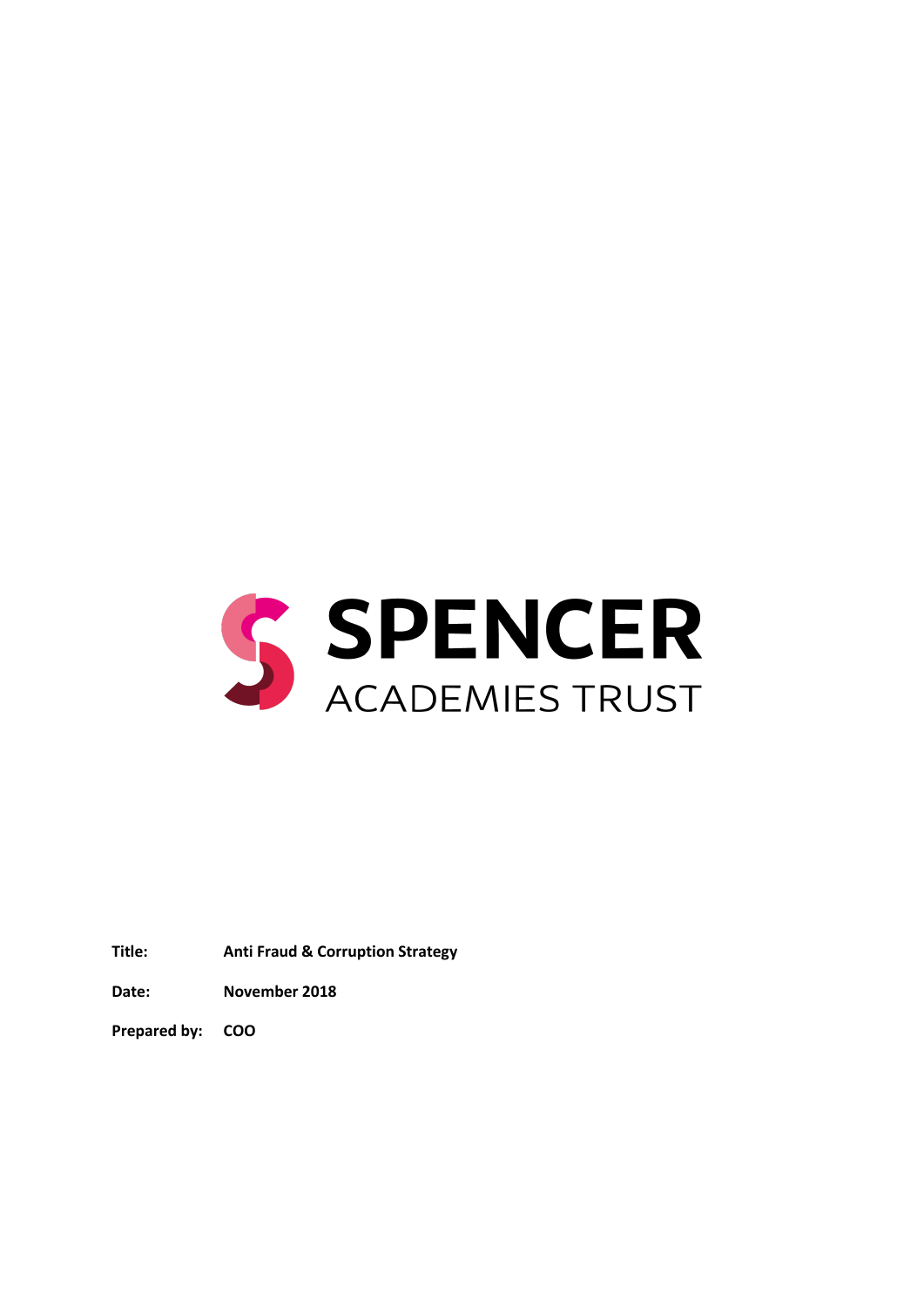## **1 INTRODUCTION**

1.1 Spencer Academies Trust is a large and complex organisation and is committed to discharging its responsibility to safeguard public funds and the highest standards of integrity. It is committed to fighting fraud and corruption whether attempted from inside or outside. The Spencer Academies Trust is committed to having effective measures to prevent and detect fraud and corruption.

1.2 Spencer Academies Trust expects all members and employees to carry out their duties in accordance with appropriate legal requirements, internal codes of practice, rules and regulations and to act at all times with honesty and probity in the discharge of their functions.

1.3 In carrying out its duties and responsibilities, Spencer Academies Trust is determined to do everything it reasonably can to protect itself and the public from fraud and corruption and is committed to the rigorous maintenance of this Anti Fraud & Corruption Strategy which will provide a framework for:

- encouraging fraud deterrence and prevention;
- raising awareness of fraud and corruption and promoting their detection;
- performing investigations and facilitating recovery of losses;
- invoking disciplinary proceeding and referrals to the Police; and
- monitoring, publishing and updating the Strategy and its related procedures and performance.

1.4 Spencer Academies Trust also expects that all outside individuals and organisations, including suppliers, contracting partners and claimants will act toward it with honesty and integrity without thought or actions involving fraud and corruption.

1.5 This Strategy is part of Spencer Academies Trust's Anti‐Fraud and Corruption Framework and sits alongside policies and guidance including Whistleblowing Policy and employees' Code of Conduct, which are laid out in employee handbooks.

## **2 DEFINITIONS**

Spencer Academies Trust defines the following:

Theft is 'the dishonest taking of property belonging to another person with the intention of permanently depriving the owner of its possession'.

Fraud is 'the intentional distortion of the financial statements or other records by persons internal or external to the organisation which is carried out to conceal the misappropriation of assets or otherwise for gain.' This differs from "theft" where no attempt at concealment is made. It is also important to distinguish this from negligence and accidental error where no intent exists. This may involve:

- f Falsification or alteration of accounting records or other documents
- f Suppression or omission of the effects of transactions from records or documents
- $\bullet$  f Recording transactions which have no substance
- ƒ Wilful misrepresentation of transactions or of Spencer Academies Trust's state of affairs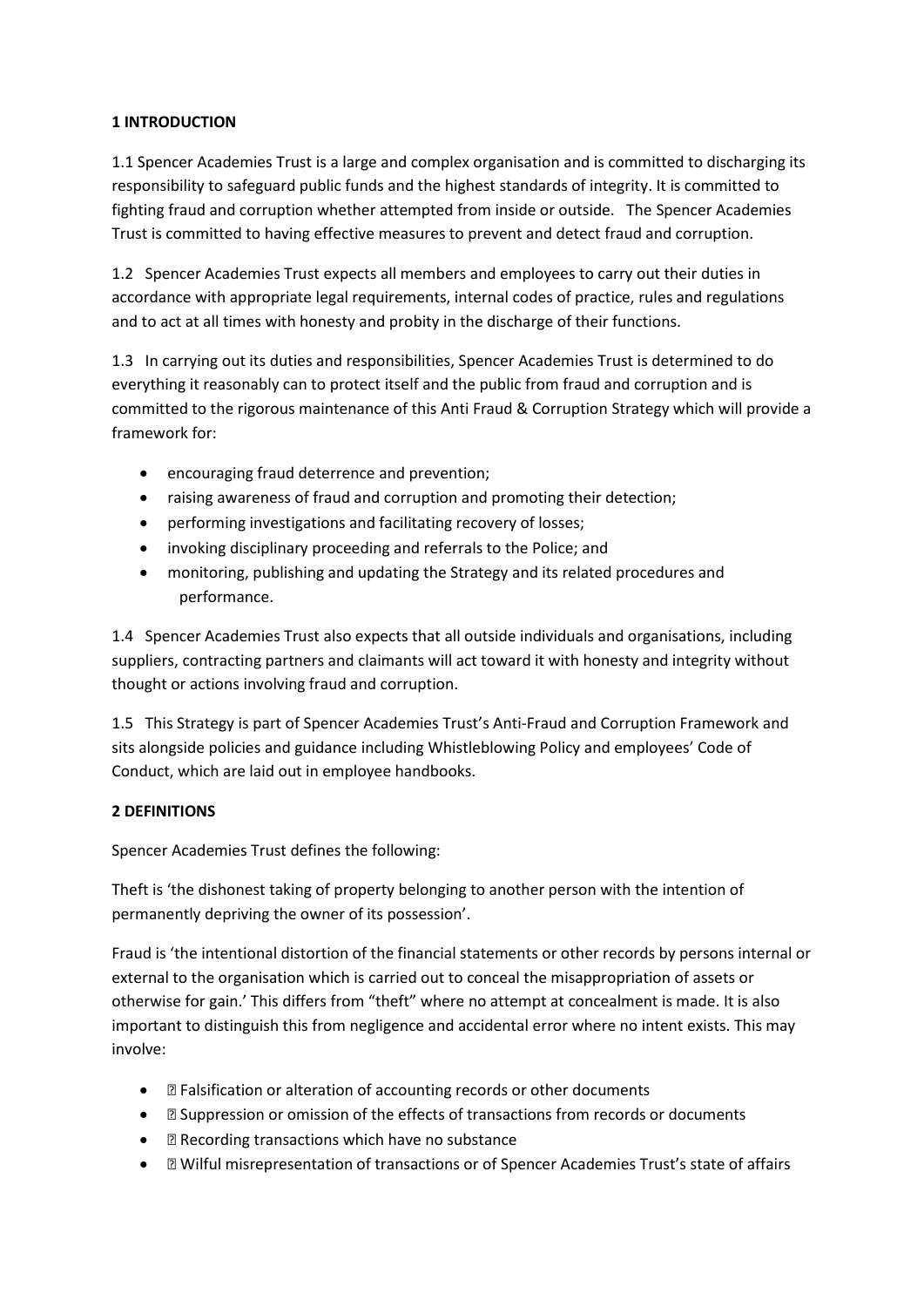Corruption is 'The offering, giving, soliciting or acceptance of an inducement or reward which may influence actions taken by the body, its members or officers.' Main areas of activity, which are susceptible to corruption may include:

- $\bullet$  f Contracts
- $\bullet$  f Asset Disposal
- f Planning consents and licenses

# **3 OPERATING CULTURE**

3.1 Spencer Academies Trust is determined that the culture and tone of the origination meets the expectations of the Committee on Standards of Public Life and the Standards Board for England. It is committed to the ten principles of public life: objectivity, openness, stewardship, leadership, accountability, honesty & integrity, selflessness, personal judgement, duty to uphold the law and respect for others.

3.2 Employees are expected, and are positively encouraged to raise any concerns relating to fraud and corruption, which they become aware of. These can be raised in a number of ways including with the employees line manager, Head of Compliance, or the Chief Operating Officer.

3.3 Spencer Academies Trust expects members and employees to lead by example in ensuring opposition to fraud and corruption, and in ensuring adherence to rules and regulations, and to relevant Codes of Conduct, and that all procedures and practices are beyond reproach. The responsibility of senior managers is to ensure that all employees are aware of what is expected of them.

3.4 Spencer Academies Trust requires all individuals and organisations with whom it deals in any capacity to behave with integrity and without intent or actions involving fraud and corruption.

3.5 Spencer Academies Trust employees and members of the public are important elements in the stance against fraud and corruption and are positively encouraged to raise any concerns they may have on these issues which may impact on Spencer Academies Trust activities using Spencer Academies Trust's Complaints Procedures, which can be found on our website

3.6 As part of its responsibilities the Trust Executive is required to investigate activities suspected of involving fraud and corruption, audit and training plans should provide adequate coverage of the risk of fraud and corruption and also to reflect the requirements of its staff to be properly and regularly trained.

3.7 Where appropriate, Spencer Academies Trust co-operates with other local authorities and public sector bodies in the prevention, detection and investigation of fraud and corruption.

3.8 Although Spencer Academies Trust encourages its employees to report concerns acting in good faith, any maliciously motivated and unfounded allegations may be dealt with through its disciplinary procedures.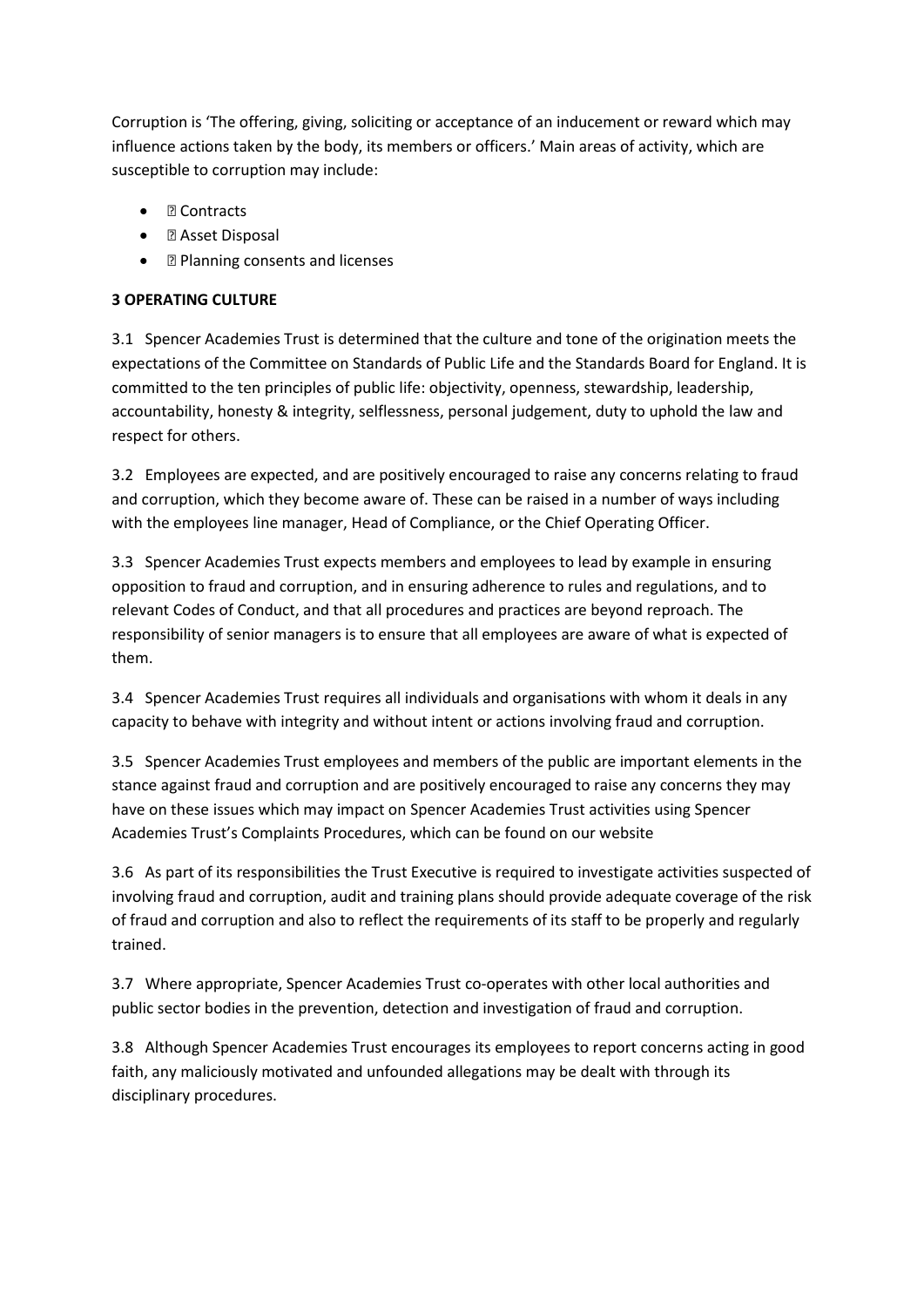### **4 PREVENTION**

4.1 It is the corporate responsibility of Spencer Academies Trust to put in place preventative measures to fight fraud and corruption to minimise risk.

4.2 Spencer Academies Trust's Procedure Rules, Standing Orders, Schemes of Delegation together with Financial Regulations, Codes of Conduct and Codes of Practice set out a framework for dealing with the affairs of Spencer Academies Trust and all members and employees have a duty to comply with their provisions. This includes the duty of employees to act within statutory regulations.

4.3 Members and staff must operate in accordance with Spencer Academies Trust's Procedure Rules and Code of Conduct.

4.4 Spencer Academies Trust has put in place systems and procedures to manage and discharge its functions in an efficient and effective way. These systems incorporate internal controls to prevent and deter fraud and corruption. Employees must ensure that working practices comply with the systems and Audit Services will regularly evaluate the appropriateness and effectiveness.

4.5 Thorough documentation, including manuals and operating procedures, effective control is expected of all financial and operational systems and they must be issued to relevant staff. These must be regularly reviewed to ensure in line with best practice and effective internal controls.

4.6 Employee recruitment is required to be in accordance with procedures laid down in the Trust's human resources procedures and, in particular adequate checks made appropriate to the posts and before any appointment is made.

## **5 DETECTION AND INVESTIGATION**

5.1 All colleagues are responsible for the prevention and detection of fraud, corruption and other irregularities, and should be alert to any circumstance which may indicate irregularity.

5.2 It is the responsibility of all employees to immediately inform their line manager, the Head of Governance, or the Chief Operating Officer if a fraud or other irregularity is suspected. If there are concerns about the Chief Operating Officer the disclosure should be made to the CEO.

They should also ensure that:

- $\blacksquare$  f any supporting documentation or other evidence is secured; and
- $\blacksquare$  f confidentiality is maintained so as to not prejudice any subsequent investigation.

5.3 Reporting of suspected irregularities is essential because it:

- **EXECTE:** ensures the consistent treatment of information;
- **facilitates proper investigation, including compliance with statutory;**
- **neets requirements and appropriate liaison at correct stages with the Police;**
- ensures the proper implementation of relevant system improvements.

5.4 Spencer Academies Trust will take appropriate action following an investigation which may include disciplinary action, civil recovery, referral to the Police.